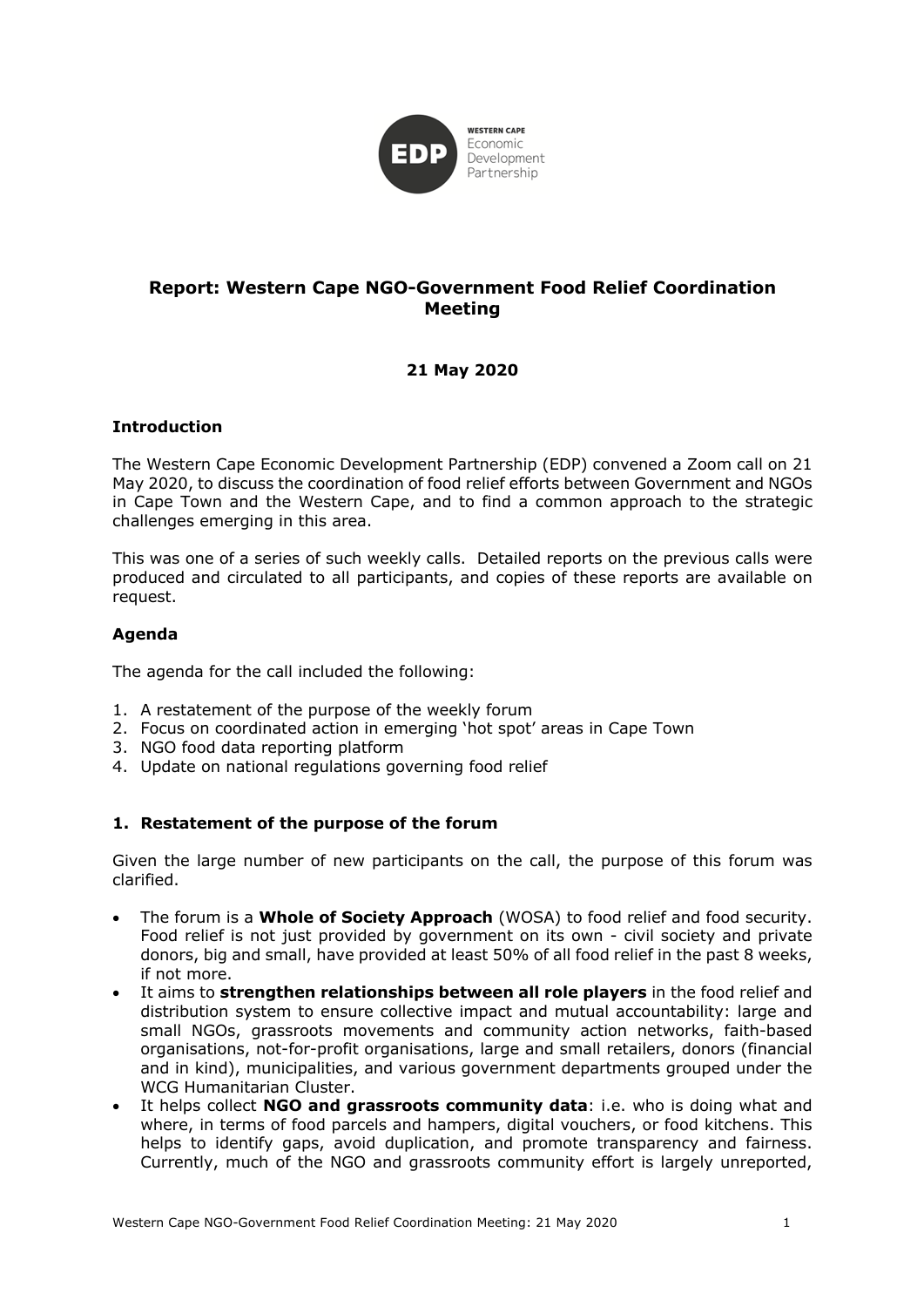un-measured and unacknowledged. A **food data platform** has been launched to try and change that, and participation from the forum is needed.

- The forum discusses **issues affecting the delivery of food relief** under conditions of COVID-19 and lockdown, such as permitting, issues of violence and disruption in some areas, health and safety standards, the impact of national regulations on the role of NGOs and food kitchens, etc.
- The forum encourages greater **connection and communication** between people and organisations during times of crisis. The forum looks for opportunities to **join the dots** and **share information and knowledge** in ways that are helpful to participants' initiatives, networks, and communities.
- The forum aims to pay more attention to the **factors that may impact negatively on food security** in vulnerable areas and groups over the next 3-6 months, such as shrinking government finances, donor and volunteer fatigue, rising rates of community infections in hotspots, winter flooding in informal settlements, disruptions to basic food supplies due to hotspots in agriculture, agri-processing, manufacturing, transport and logistics chains, disruptions to municipal services, safety and security issues, etc.
- Finally, the forum is aware of the value of linking short-term food relief programmes, and participants' work as local food practitioners and community networkers, to ideas and campaigns around **future food security** as part of 'building back better', for example:
	- o SA Food Sovereignty Campaign
	- o WC Declaration on a Good Food Future (Florian Kroll, Plaas, UWC)
	- o Smart Agri WC Agriculture Climate Change Sector Plan
	- o Resilient Food System Governance in Cape Town (Paul Currie, ICLEI)
	- o City of Cape Town Resilience Strategy Food Security Initiative (Tamsin Faragher, CoCT Resilience Unit)
	- o Cape Town Together Food Growers Initiative (Erica Inches) https://m.facebook.com/groups/207954483642332?view=permalink&id=243 969386707508&fs=2&focus\_composer=0&ref=m\_notif&notif\_t=feedback\_rea ction generic

# **2. Coordinated action in 'hot spot' areas in Cape Town**

The Western Cape Government (WCG) strategy is to focus on COVID-19 hot spots in terms of testing, tracking and tracing. Increasingly, however, WCG is also focusing on these areas in terms of a humanitarian and food response, as non-health-related issues (such as access to food) cause people to move around more, which in turn exacerbates the health issues, as the drive to satisfy hunger overrides the concern for the spread of the virus.

This humanitarian response includes, for example:

- Food relief
- Raising awareness of COVID-19
- Exploring the behaviour changes that are needed, and how to ensure citizen buy-in for these changes, given the harsh constraints in poor and vulnerable areas
- Providing support to the health system for example, for individuals who have tested positive but who are not sick enough to go to hospital. These individuals, and frequently their families, require support of various kinds.
- Psycho-social and emotional support for anxiety, bereavement, wellbeing, etc. This is an area where support will increasingly be needed.

A number of hot spots have currently been identified, although this may change as health and other conditions around the Western Cape evolve. Their identification is based on an overlay of a number of factors, such as poverty, extreme vulnerability, population density, and the movement of people, which have led to a significant increase in COVID-19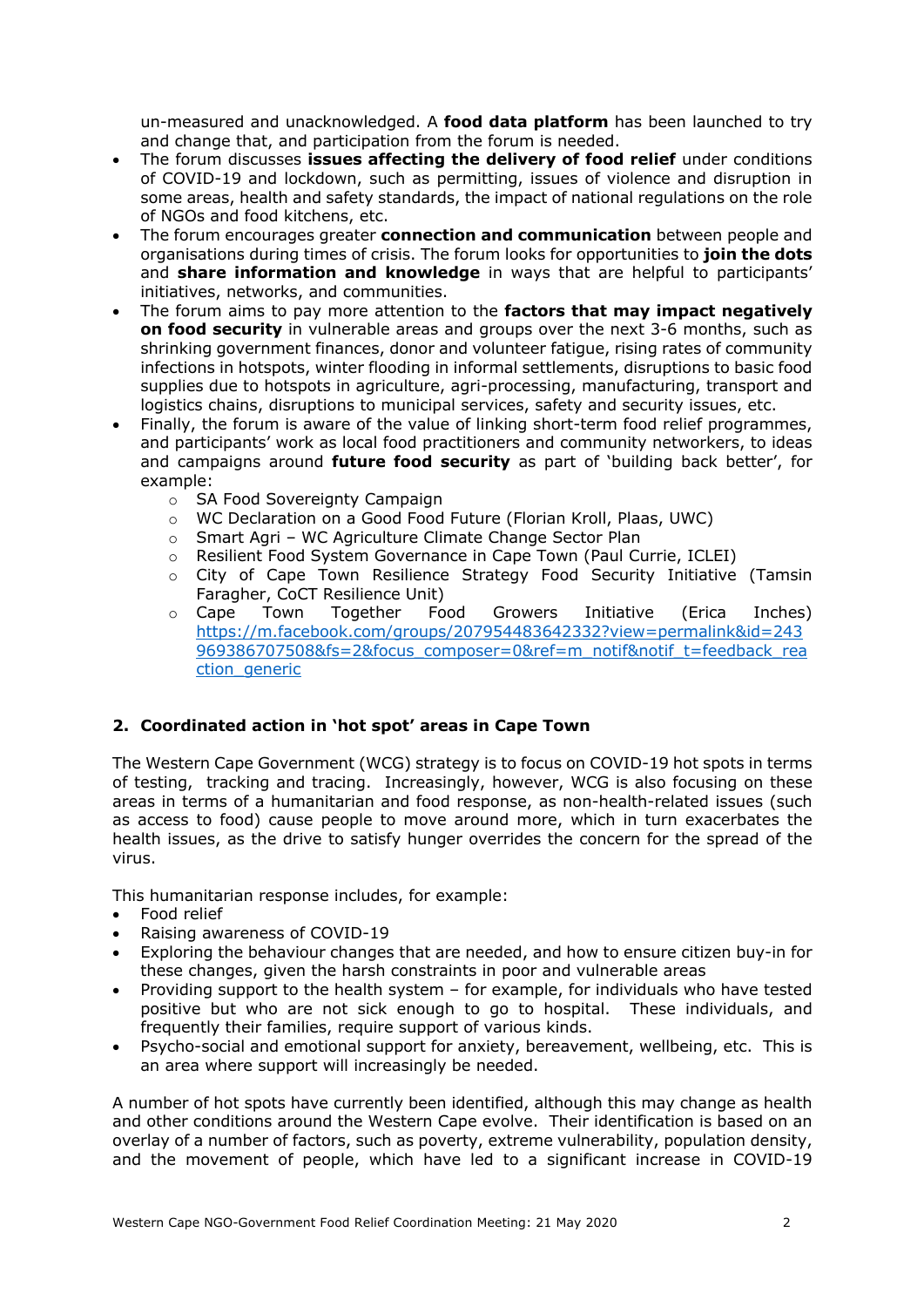infections in these areas. The current Covid-19 hot spot areas are (note that this list is slightly updated from the one presented at the meeting):

- 1. The Tygerberg cluster (Belhar, Bellville, Bellville-South, Bishop Lavis, Delft, Elsies River, Goodwood and Ravensmead)
- 2. Khayelitsha, including Site B, Harare and Lingelethu West
- 3. Du Noon
- 4. The Klipfontein corridor, including Langa, Athlone, Manenberg, Gugulethu and Nyanga

The WCG intends developing a model for broad-based, whole-of-society support for these hot spots in **Tygerberg** first. The learnings from this model will then be applied to the other areas identified.

There is a need to focus on coordinated action in each of the hot spot areas. It was noted that there may need to be NGO-Government food relief meetings convened specifically for each of the hot spot areas.

It was noted that emerging non-metro hot spots include Drakenstein, Stellenbosch and the Breede Valley in the Cape Winelands District, Swartland in the West Coast District, and Theewaterskloof and Swellendam in the Overberg District. Learnings from the metro hot spot response can be shared with these areas.

*In order to assist with this coordination, participants who have not already received this request are asked to respond to Rhonda Snyders at info@wcedp.co.za on the following questions for the Tygerberg area specifically:*

- *1. Are you currently working in any of the following areas:* Belhar, Bellville, Bellville-South, Bishop Lavis, Delft, Elsies River, Goodwood and Ravensmead*?*
- *2. Could you expand your work into these areas?*
- *3. Do you have HR capacity to expand your work in these areas?*
- *4. Do you have financial resources to expand your work in any of these areas?*
- *5. Specifically, could you:*
	- *Provide masks for residents in these areas? (If so, how many masks?)*
	- *Provide food parcels to families in need? (If so, what number of monthly parcels for a family of 4?)*
	- *Provide hot food to people in need? (If so, number of meals a day)*
	- *Provide quarantine facilities which would be used for COVID-positive people to selfisolate in for 14 – 21 days (If so, number of beds)*
	- *Provide emotional wellbeing support to affected families? (Community workers on the ground who can work with families)*

It was noted by Adi Kumar from DAG that the Asiveikelane campaign is tracking the delivery of water and sanitation services in informal settlements. This information could very usefully be tied into the hot spot reporting and updating.

# **Delft Action Network: information sharing**

To illustrate one of the areas of effort in the Tygerberg hot spot, Fadly Isaacs provided some information on the Delft Action Network (DAN).

DAN was set up relatively recently, at the end of April. It includes 27 kitchens, all of which were already established (i.e. DAN does not focus on setting up kitchens). DAN aims to help specifically vulnerable youth and the elderly, i.e. not families. It provides about 6 000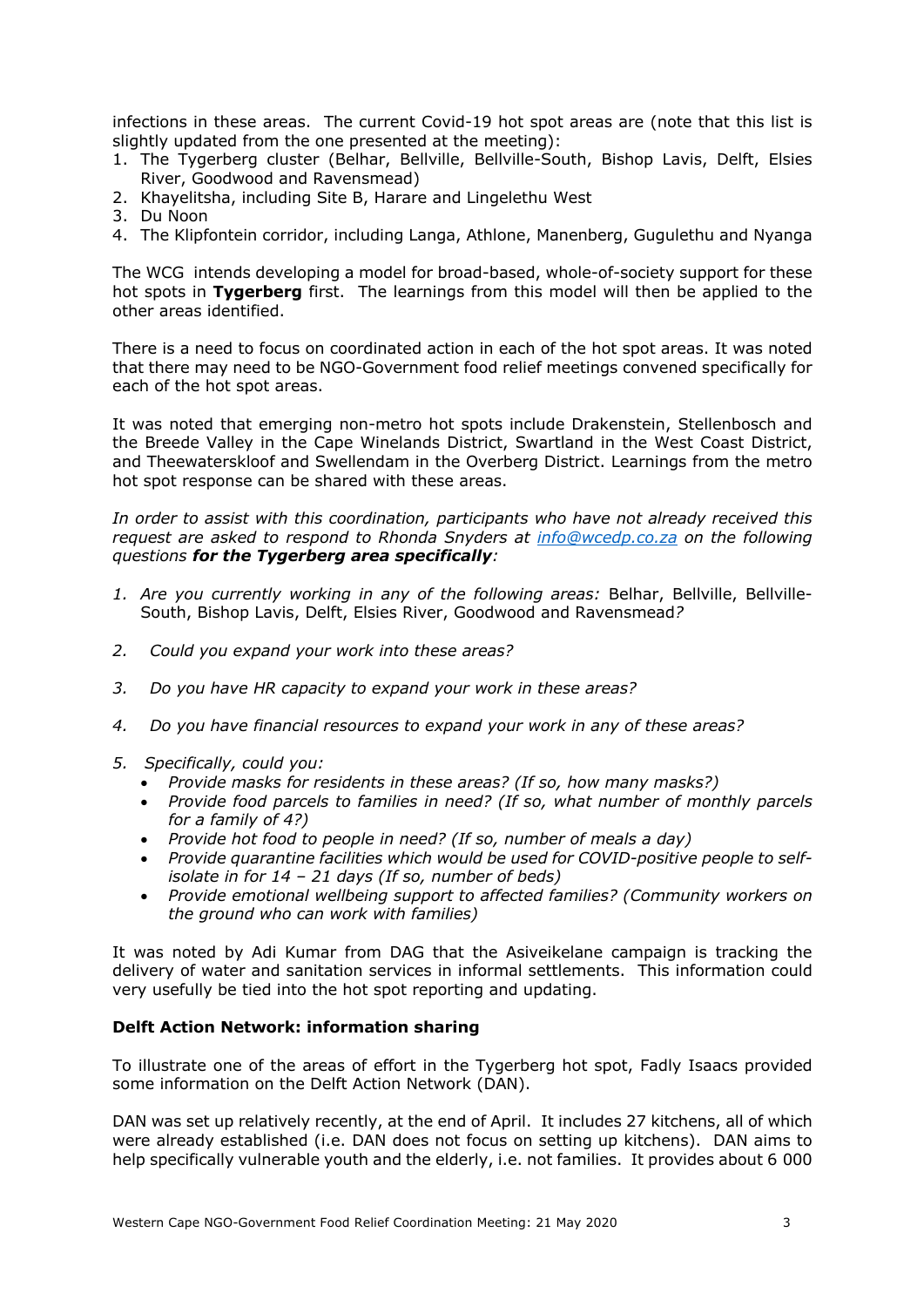meals per day; given the varying frequency of meals being provided, this adds up to  $+/-$ 15 000 meals per week.

In terms of **support structures**, DAN has grouped its kitchens into 9 groups of 3, to ensure each kitchen benefits from reciprocal support, advice, and increased efficiency. DAN has a WhatsApp group which includes local councillors. They also have a Facebook page for the larger community of CANs and the public.

They rely heavily on partnerships, such as:

- a Trust which handles donations and record-keeping
- local businesses who supply food at cost, and in large volumes
- a gas refill supplier who provides gas at cost
- outside business support for contributions in kind, such as soup
- local networks allied to the kitchens themselves.

Other support structures include the coordination of donation appeals, and weekly reports to the donation community. There are also daily reports within DAN itself. DAN also maintains a database of its operations to facilitate logistics.

DAN operates according to a number of **key principles**:

- compassion, solidarity, care, and concern (in terms of language as well as action)
- Equity (not leaving anyone behind)
- Relationship-building
- Learning by doing
- Consolidating small steps
- Commitment
- Accountability.

*Participants who wish to learn more about DAN can contact Fadly Isaacs at fadly.isaacs@uct.ac.za.* 

### **3. NGO food data reporting platform**

Sam Vos of U-Turn Homeless Ministries demonstrated the platform that has been developed, and which is now live, to capture NGO food relief activities.

This platform is at www.fooddistribution.co.za. It allows the capturing of data for food parcels, meals, and vouchers, and will be able to accommodate both intermediary organisations who donate food for others to distribute, as well as organisations distributing food directly to recipients. Critically, it should assist with efforts to avoid duplication, and could help verification of food reaching its intended recipients (a key concern at the moment).

It was noted that while the data platform will not in and of itself identify gaps, the data collected on where distribution is taking place, will assist with a needs analysis, which is currently not being carried out by any organisation or sphere of government.

It was clarified that the data collected will not be owned by any one sector or organisation, or be commercialised, but will be open and accessible as a common good.

As more data is collated on this website, it will allow for the convening of smaller, more geographically-focused groups to coordinate activities and increase their impact.

*Participants were urged to register their organisations on this website, and – crucially – then to update their data in terms of their efforts as often as possible. Participants were also asked to revert either to Sam Vos (sam@homeless.org.za) or to the forum (info@wcedp.co.za) with suggestions for improvement.*